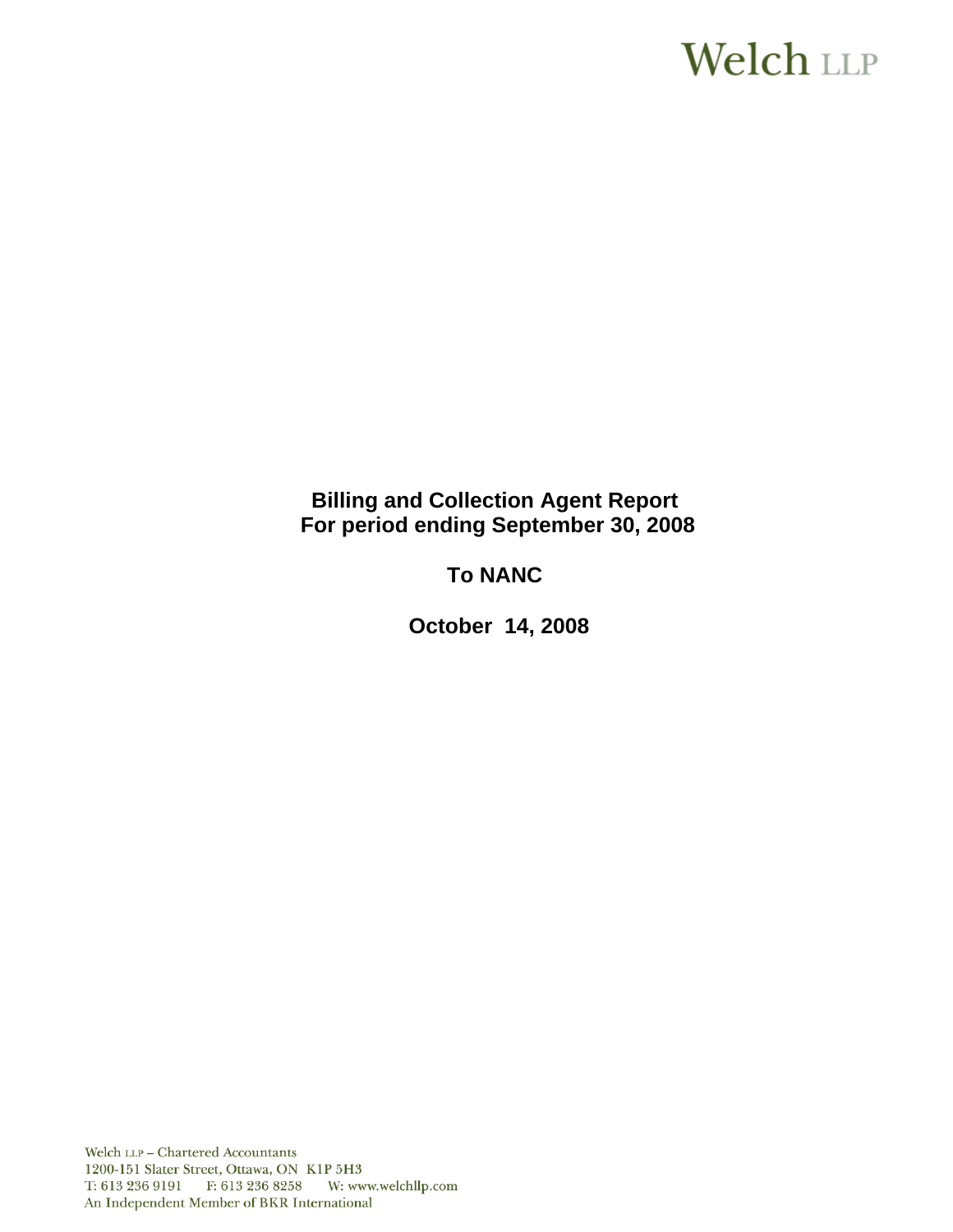# **NANPA FUND STATEMENT OF FINANCIAL POSITION SEPTEMBER 30, 2008**

| <b>Assets</b>                                                         |              |
|-----------------------------------------------------------------------|--------------|
| Cash Balance in bank account                                          | \$<br>74,392 |
| Dreyfus Government Cash Management Fund                               | 4,996,000    |
| Receivable from US Carriers<br>344,342                                |              |
| Receivable from Canada<br>5,733                                       |              |
| Receivable from Caribbean countries<br>1,547                          |              |
| Receivables forwarded to FCC for collection (Over 90 days)<br>169,326 |              |
| Allowance for uncollectible accounts<br>(291,000)                     | 229,948      |
| Interest receivable                                                   | 7,030        |
| <b>Total assets</b>                                                   | 5,307,370    |
| Less: Accrued liabilities (see below for makeup)                      | (874, 426)   |
| <b>Fund balance</b>                                                   | 4,432,944    |

### **Makeup of Accrued Liabilities** (see following page for additional details)

| Welch LLP                                        | 37.330       |
|--------------------------------------------------|--------------|
| <b>NEUSTAR Pooling 1K Block Pooling Expenses</b> | 402.082      |
| <b>NEUSTAR Admin Expenses</b>                    | 336.546      |
| Data Collection Agent - USAC                     | 15.968       |
| Fund audit                                       | 82,500       |
|                                                  | S<br>874.426 |

#### **\*\*\*\*\*\*\*\*\*\*\*\*\*\*\*\*\*\*\*\*\*\*\*\*\*\*\*\*\*\*\*\*\*\*\*\*\*\*\*\*\*\*\*\*\*\*\*\*\*\*\*\*\*\*\*\*\*\*\*\*\*\*\*\*\*\*\*\*\*\*\*\*\*\*\*\*\***

#### **Other items of note**

During September 2008, the Dreyfus Government Cash Management Fund earned a rate of return of 1.738%.

The Pooling Administration submitted an invoice for Change Order #1 re INC Issue 519: Pool Replenishment for \$18,570.

NANP Administration submitted 2 invoices. One invoice is for \$92,507 which is an amendment to the contract to allow NEUSTAR to renew the maintenance agreement during the bridge contract period as well as purchasing new servers. The other invoice is for change order #15 for \$68,372 regarding NANPA Administration system and the Pooling Administration system interface.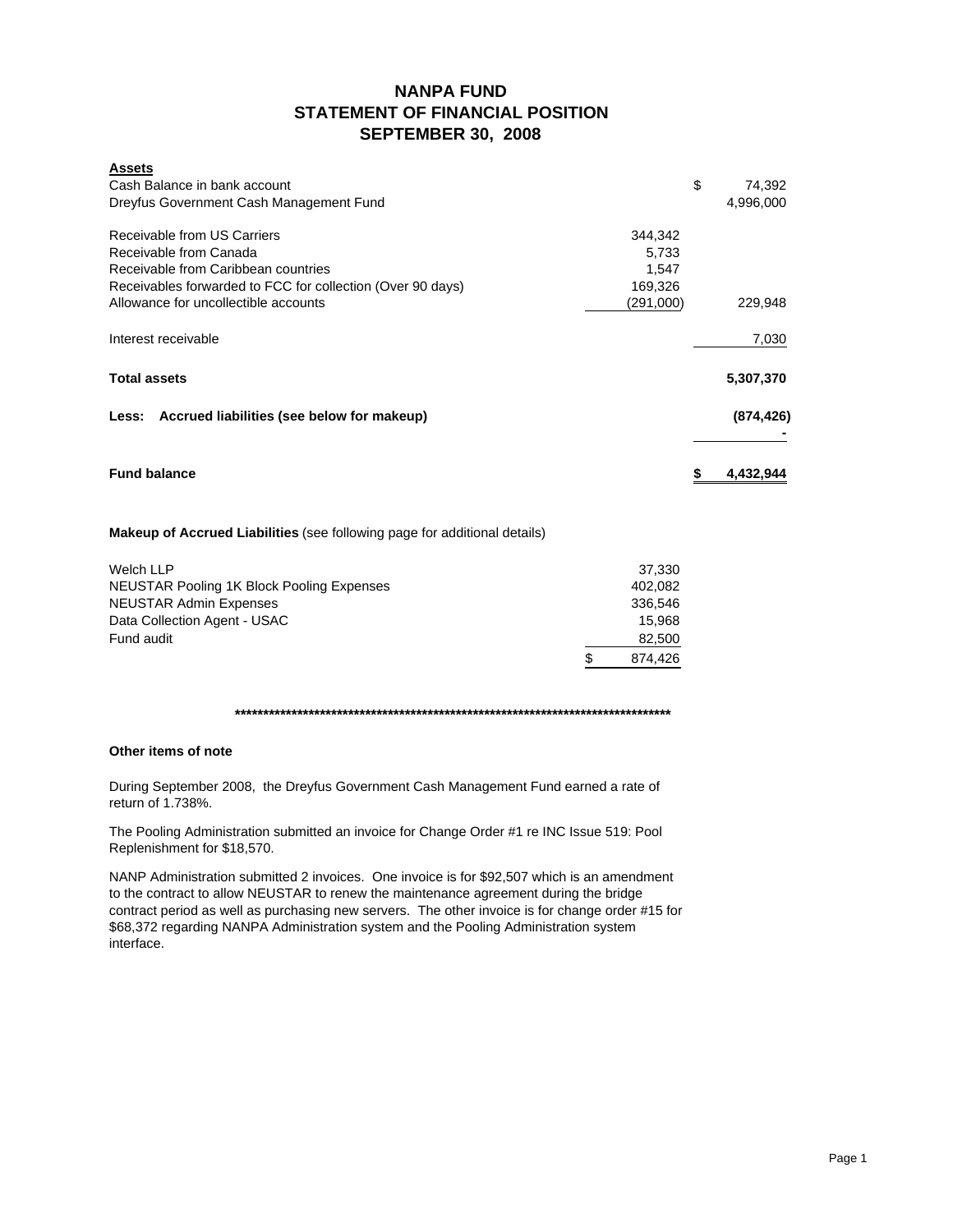#### **NANPA FUND FORECASTED STATEMENT OF CHANGES IN FUND BALANCEJULY 2008 TO SEPTEMBER 2009**

|                                                |            | Actual                |                 |                 |                 |                 |           | <b>Budgeted</b>          |            |                 |                 |                          |                  |                  | Variance between                                  |                 | <b>Estimated</b>                  |                          |
|------------------------------------------------|------------|-----------------------|-----------------|-----------------|-----------------|-----------------|-----------|--------------------------|------------|-----------------|-----------------|--------------------------|------------------|------------------|---------------------------------------------------|-----------------|-----------------------------------|--------------------------|
|                                                |            | July - August<br>2008 | Sep-08          | Oct-08          | Nov-08          | Dec-08          | Jan-09    | Feb-09                   | Mar-09     | Apr-09          | Mav-09          | <b>Jun-09</b>            | Total            | <b>Budget</b>    | forecasted balance at<br>June 30/08 and<br>budget | <b>Jul-09</b>   | Aug-09                            | Sep-09                   |
| Revenue                                        |            |                       |                 |                 |                 |                 |           |                          |            |                 |                 |                          |                  |                  |                                                   |                 |                                   |                          |
| <b>International Contributions</b>             |            |                       |                 |                 |                 |                 |           |                          |            |                 |                 |                          |                  |                  |                                                   |                 |                                   |                          |
| Canada<br>Caribbean countries                  | (1)<br>(1) | 17,199<br>13,589      | 5,733<br>$\sim$ | 5,733<br>$\sim$ | 5,733<br>$\sim$ | 5,733<br>$\sim$ | 5,733     | 5,733<br>$\sim$          | 5,733      | 5,733<br>$\sim$ | 5,732<br>$\sim$ |                          | 68,795<br>13,589 | 68,795<br>13,589 |                                                   | 5.733<br>13,589 | 5,733<br>$\overline{\phantom{a}}$ | 5,733                    |
| <b>Total International Contributions</b>       |            | 30,788                | 5,733           | 5,733           | 5,733           | 5,733           | 5,733     | 5,733                    | 5,733      | 5,733           | 5,732           |                          | 82,384           | 82,384           |                                                   | 19,322          | 5,733                             | 5,733                    |
| Domestic Contributions - US carriers           | (1)        | 2,440,964             | 171,835         | 178,720         | 178,720         | 178,720         | 178,720   | 178,720                  | 178,720    | 178,720         | 178,720         |                          | 4,042,559        | 3,895,083        | 147,476                                           | 2,269,639       | 178,720                           | 178,720                  |
| Late filing fees for Form 499A                 | (2)        | 2,800)                | 2,000           |                 |                 |                 |           |                          |            |                 |                 | 115,000                  | 110,200          | 115,000          | 4,800                                             | $\sim$          | $\overline{\phantom{a}}$          | $\overline{\phantom{a}}$ |
| Interest income                                | (3)        | 15,076                | 7,598           | 15,000          | 15,000          | 15,000          | 15,000    | 15,000                   | 15,000     | 15,000          | 15,000          | 15,000                   | 157,674          | 180,000          | 22,326)                                           | 15,000          | 15,000                            | 15,000                   |
| <b>Total revenue</b>                           |            | 2.484.028             | 183,166         | 199.453         | 199.453         | 199,453         | 199.453   | 199,453                  | 199.453    | 199.453         | 199.452         | 130,000                  | 4.392.817        | 4.272.467        | 120,350                                           | 2.303.961       | 199.453                           | 199,453                  |
|                                                |            |                       |                 |                 |                 |                 |           |                          |            |                 |                 |                          |                  |                  |                                                   |                 |                                   |                          |
| <b>Expenses</b><br><b>NANPA Administration</b> | (4), (8)   | 240,755               | 217,125         | 171,373         | 115,948         | 115,948         | 115,948   | 115,948                  | 115,948    | 115,948         | 115,948         | 115,948                  | 1,556,837        | 1,408,661        | 148,176                                           | 121,825         | 121,825                           | 121,825                  |
| 1K Block Pooling Administration                | (4), (7)   | 378,746               | 212,708         | 189,373         | 189,373         | 189,374         | 189,374   | 189,374                  | 189,374    | 189,374         | 189.374         | 189,374                  | 2,295,818        | 2,272,483        | 23,335                                            | 189,373         | 189,373                           | 189,373                  |
| pANI                                           | (9)        | $\sim$                |                 | 8,333           | 8,333           | 8,333           | 8,333     | 8,333                    | 8,333      | 8,333           | 8,333           | 8,333                    | 74,997           | 100,000          | 25,003                                            | 8,333           | 8,333                             | 8,333                    |
| <b>Billing and Collection</b>                  |            |                       |                 |                 |                 |                 |           |                          |            |                 |                 |                          |                  |                  |                                                   |                 |                                   |                          |
| Welch LLP                                      | (4)        | 39,800                | 19,900          | 19,900          | 19,900          | 19,900          | 19,900    | 19,900                   | 19,900     | 19,900          | 19,900          | 19,900                   | 238,800          | 238,800          | <b>Contract</b>                                   | 19,900          | 19,900                            | 19,900                   |
| Data Collection Agent                          | (5)        | 9.000                 | 2,302           | 4,500           | 4.500           | 4,500           | 4.500     | 4,500                    | 4,500      | 4,500           | 4.500           | 4,500                    | 51,802           | 54,000           | 2,198                                             | 4,500           | 4,500                             | 4,500                    |
| <b>Annual Operations Audit</b>                 | (6)        | $\sim$                | 2,500           | $\sim$          |                 |                 |           | $\overline{\phantom{a}}$ | $\sim$     | $\sim$          |                 | 32,500                   | 35,000           | 30,000           | 5,000                                             |                 |                                   |                          |
| Carrier Audits                                 | (10)       |                       |                 |                 |                 |                 |           | 700,000                  |            |                 |                 | $\overline{\phantom{a}}$ | 700,000          | 700,000          |                                                   |                 |                                   |                          |
| Bad debt expense (recovery)                    | (11)       | 4.666)                | 3,201           |                 |                 | $\sim$          |           |                          |            |                 | $\sim$          | $\sim$                   | 1.465            | <b>Section</b>   | 1,465                                             | $\sim$          | $\overline{\phantom{a}}$          | $\sim$ 100 $\pm$         |
| <b>Total expenses</b>                          |            | 663.635               | 457.736         | 393.479         | 338.054         | 338.055         | 338.055   | 1.038.055                | 338.055    | 338.055         | 338.055         | 370,555                  | 4,951,789        | 4.803.944        | 147.845                                           | 343.931         | 343,931                           | 343,931                  |
| Net revenue (expenses)                         |            | 1,820,393             | 274,570) (      | 194,026)        | 138,601)        | 138,602)        | 138,602)  | 838,602)                 | 138,602) ( | 138,602)        | 138,603) (      | 240,555)                 | 558,972) (       | 531,477)         | 27,495)                                           | 1,960,030       | 144.478)                          | 144,478)                 |
| <b>Opening fund balance</b>                    |            | 2,887,121             | 4,707,514       | 4,432,944       | 4,238,918       | 4,100,317       | 3,961,715 | 3,823,113                | 2,984,511  | 2,845,909       | 2,707,307       | 2,568,704                | 2,887,121        | 2,730,440        | 156,681                                           | 2,328,149       | 2,328,149                         | 2,198,963                |
| <b>Closing fund balance</b>                    |            | 4,707,514             | 4.432.944       | 4,238,918       | 4,100,317       | 3,961,715       | 3,823,113 | 2,984,511                | 2,845,909  | 2,707,307       | 2,568,704       | 2,328,149                | 2,328,149        | 2,198,963        | 129,186                                           | 4,288,179       | 2,183,671                         | 2,054,485                |
| Fund balance makeup:                           |            |                       |                 |                 |                 |                 |           |                          |            |                 |                 |                          |                  |                  |                                                   |                 |                                   |                          |
| Contingency                                    |            | 1.000.000             | 1.000.000       | 1,000,000       | 1,000,000       | 1,000,000       | 1,000,000 | 1,000,000                | 1,000,000  | 1,000,000       | 1,000,000       | 1,000,000                | 1,000,000        | 1,000,000        |                                                   | 1,000,000       | 1,000,000                         | 1,000,000                |
| Surplus                                        |            | 3,707,514             | 3.432.944       | 3.238.918       | 3.100.317       | 2.961.715       | 2.823.113 | 1.984.511                | 1.845.909  | 1.707.307       | 1.568.704       | 1.328.149                | 1.328.149        | 1.198.963        |                                                   | 3.288.179       | 1.183.671                         | 1,054,485                |
|                                                |            | 4,707,514             | 4,432,944       | 4,238,918       | 4,100,317       | 3,961,715       | 3,823,113 | 2,984,511                | 2,845,909  | 2,707,307       | 2,568,704       | 2,328,149                | 2,328,149        | 2,198,963        |                                                   | 4,288,179       | 2,183,671                         | 2,054,485                |
|                                                |            |                       |                 |                 |                 |                 |           |                          |            |                 |                 |                          |                  |                  |                                                   |                 |                                   |                          |

#### **Assumptions:**

(1) The US carrier contributions for the period from July 2008 to June 2009 and the International carrier revenue is based upon actual billings The contributions for July - September 2009 are estimated based on billings fo

**(2)** These fees represent the \$100 late filing fee charged to those companies that do not file the Form 499A by the due date.

**(3)** Interest income projections are estimates

**(4)** The expenses for the NANPA Administration, 1K Block Pooling and Welch LLP are based on contracts in force. NANPA Administration contract expired June 2008.

The expense for NANPA Administration for July 2008 - September 2009 is based on the current contract based on the option to extend exercised by the FCC.

**(5)** The expense for the Data Collection Agent is based on estimate of costs by USAC for the 2009 calendar year.

**(6)** The contract for the annual operations audit has been awarded to Ernst & Young. The cost will be \$32,500

**(7)** The October forecasted amount includes the forecasted monthly billing of \$189,375

**(8)** The October forecasted amount includes the forecasted monthly billing of \$115,948 plus contract amendment of \$55,425.

(9) Interim p-ANI administration is now covered under the new Pooling contract. \$100,000 has been allowed for the cost of permanent pANI in 2008/09. (10) The budget allowed \$700,000 for 16 carrier audits. The FCC is revising the procurement procedure and are not conducting any audits until this is in place.

(11) The allowance covers all accounts considered potentially uncollectible at September 30, 2008. This will be covered by the contingency allowance.

| Budgeted fund balance at June 30/09 - contingency                                   | 1.000.000 |
|-------------------------------------------------------------------------------------|-----------|
|                                                                                     |           |
| Unexpended surplus carried forward - as per budget                                  | 1,198,963 |
| Increase in fund balance between budget period (February 2008) and June 2008        | 156,681   |
| Additional billings in July - September 2008                                        | 147,476   |
| Late filing fees (reversal) for Form 499A - 2008                                    | (4,800)   |
| Reduced interest earned to date compared to budget                                  | (22, 326) |
| NANP - change orders                                                                | (79, 803) |
| NANP Admin change order #15 originally included in 2007/08 surplus but not expended | (68, 373) |
| Data Collection fees - Adjustment to actual from budget                             | 2,198     |
| Bad debts (recovery) not budgeted for                                               | 1,465     |
| <b>Annual Operations Audit</b>                                                      | (5,000)   |
| Unexpended budget for carrier audits not performed in 2008/09 budget year           |           |
| Cost of permanent pANI not expended                                                 | 25,003    |
| Pooling change orders                                                               | (23, 335) |
| Forecasted fund balance at June 30/09                                               | 2,328,149 |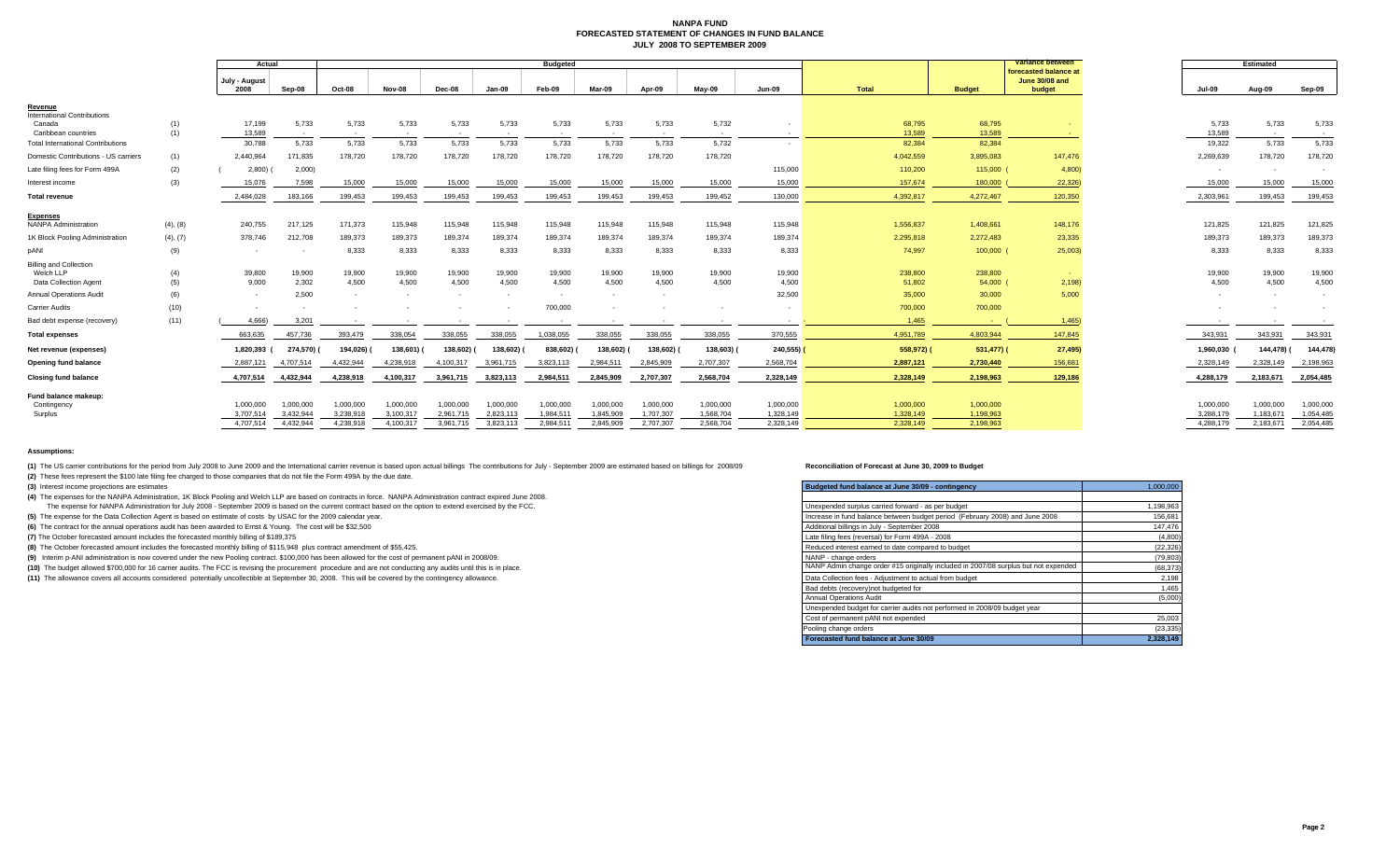#### **NANPA FUNDCURRENT AND FORECASTED LIABILITIES**

|                                                                                                                          |         |                         | Current |         |               |         |         |           |                              |         |
|--------------------------------------------------------------------------------------------------------------------------|---------|-------------------------|---------|---------|---------------|---------|---------|-----------|------------------------------|---------|
|                                                                                                                          |         |                         | Sep-08  | Oct-08  | <b>Nov-08</b> | Dec-08  | Jan-09  | Feb-09    | $\overline{\mathsf{Mar-09}}$ | Apr-09  |
| <b>NEUSTAR - NANPA Administration contract</b>                                                                           |         |                         | 336,546 | 171,373 | 115,948       | 115,948 | 115,948 | 115,948   | 115,948                      | 115,948 |
| - Payment authorized by the FCC on August 3/08, received by Welch August 13/08                                           |         |                         |         |         |               |         |         |           |                              |         |
| <b>July 2008</b>                                                                                                         | 119,422 |                         |         |         |               |         |         |           |                              |         |
| - Authorization by the FCC has not been received for payment                                                             |         |                         |         |         |               |         |         |           |                              |         |
| August 2008                                                                                                              |         | 119,422                 |         |         |               |         |         |           |                              |         |
| September 2008                                                                                                           |         | 111,670                 |         |         |               |         |         |           |                              |         |
| Contract modification #24                                                                                                |         | 37,082                  |         |         |               |         |         |           |                              |         |
| Change Order #15                                                                                                         |         | 68,373<br>336,546<br>\$ |         |         |               |         |         |           |                              |         |
|                                                                                                                          |         |                         |         |         |               |         |         |           |                              |         |
| <b>NEUSTAR - Block Pooling contract</b>                                                                                  |         |                         | 402,082 | 189,373 | 189,373       | 189,374 | 189,374 | 189,374   | 189,374                      | 189,374 |
| - Payment authorized by the FCC on August 3/08, received by Welch August 13/08                                           |         |                         |         |         |               |         |         |           |                              |         |
| <b>July 2008</b>                                                                                                         | 189,373 |                         |         |         |               |         |         |           |                              |         |
| - Authorization by the FCC has not been received for payment                                                             |         |                         |         |         |               |         |         |           |                              |         |
| August 2008                                                                                                              |         | 189,373                 |         |         |               |         |         |           |                              |         |
| September 2008                                                                                                           |         | 189,374                 |         |         |               |         |         |           |                              |         |
| Shipping costs under expired contract<br>Change Order #1                                                                 |         | 4,765                   |         |         |               |         |         |           |                              |         |
|                                                                                                                          |         | 18,570<br>402,082       |         |         |               |         |         |           |                              |         |
|                                                                                                                          |         |                         |         |         |               |         |         |           |                              |         |
| Welch LLP - Billing & Collection Agent                                                                                   |         |                         | 37,330  | 19,900  | 19,900        | 19,900  | 19,900  | 19,900    | 19,900                       | 19,900  |
| - Payment authorized by the FCC on August 3/08, received by Welch August 13/08                                           | 16,759  |                         |         |         |               |         |         |           |                              |         |
| <b>July 2008</b>                                                                                                         |         |                         |         |         |               |         |         |           |                              |         |
| - Authorization by the FCC has not been received for payment                                                             |         |                         |         |         |               |         |         |           |                              |         |
| August 2008<br>September 2008                                                                                            |         | 17,430<br>19,900        |         |         |               |         |         |           |                              |         |
|                                                                                                                          |         | 37,330                  |         |         |               |         |         |           |                              |         |
| <b>USAC - Data Collection Agent</b>                                                                                      |         |                         | 15,968  | 4,500   | 4,500         | 4,500   | 4,500   | 4,500     | 4,500                        | 4,500   |
| - Authorization by the FCC has not been received for paymen                                                              |         |                         |         |         |               |         |         |           |                              |         |
| <b>June 2008</b><br><b>July 2008</b>                                                                                     |         | 2,136<br>6,102          |         |         |               |         |         |           |                              |         |
| August 2008                                                                                                              |         | 3,230                   |         |         |               |         |         |           |                              |         |
| September 2008 (estimate)                                                                                                |         | 4,500                   |         |         |               |         |         |           |                              |         |
|                                                                                                                          |         | 15,968                  |         |         |               |         |         |           |                              |         |
| <b>Carrier audits</b>                                                                                                    |         |                         |         |         |               |         |         | 700,000   |                              |         |
|                                                                                                                          |         |                         |         |         |               |         |         |           |                              |         |
| Ernst & Young LLP- Annual operations audit                                                                               |         |                         | 82,500  |         |               |         |         |           |                              |         |
| Audit fee for fiscal years 2005, 2006 and 2007<br>Audit fee for the 2007/08 audit that will be done in the fall of 2008. |         | 50,000<br>32,500        |         |         |               |         |         |           |                              |         |
|                                                                                                                          |         | 82,500                  |         |         |               |         |         |           |                              |         |
|                                                                                                                          |         |                         |         |         |               |         |         |           |                              |         |
| <b>NEUSTAR - pANI administration</b>                                                                                     |         | \$                      |         | 8,333   | 8,333         | 8,333   | 8,333   | 8,333     | 8,333                        | 8,333   |
|                                                                                                                          |         |                         |         |         |               |         |         |           |                              |         |
| Total                                                                                                                    |         |                         | 874.426 | 393.479 | 338.054       | 338.055 | 338.055 | 1.038.055 | 338.055                      | 338.055 |